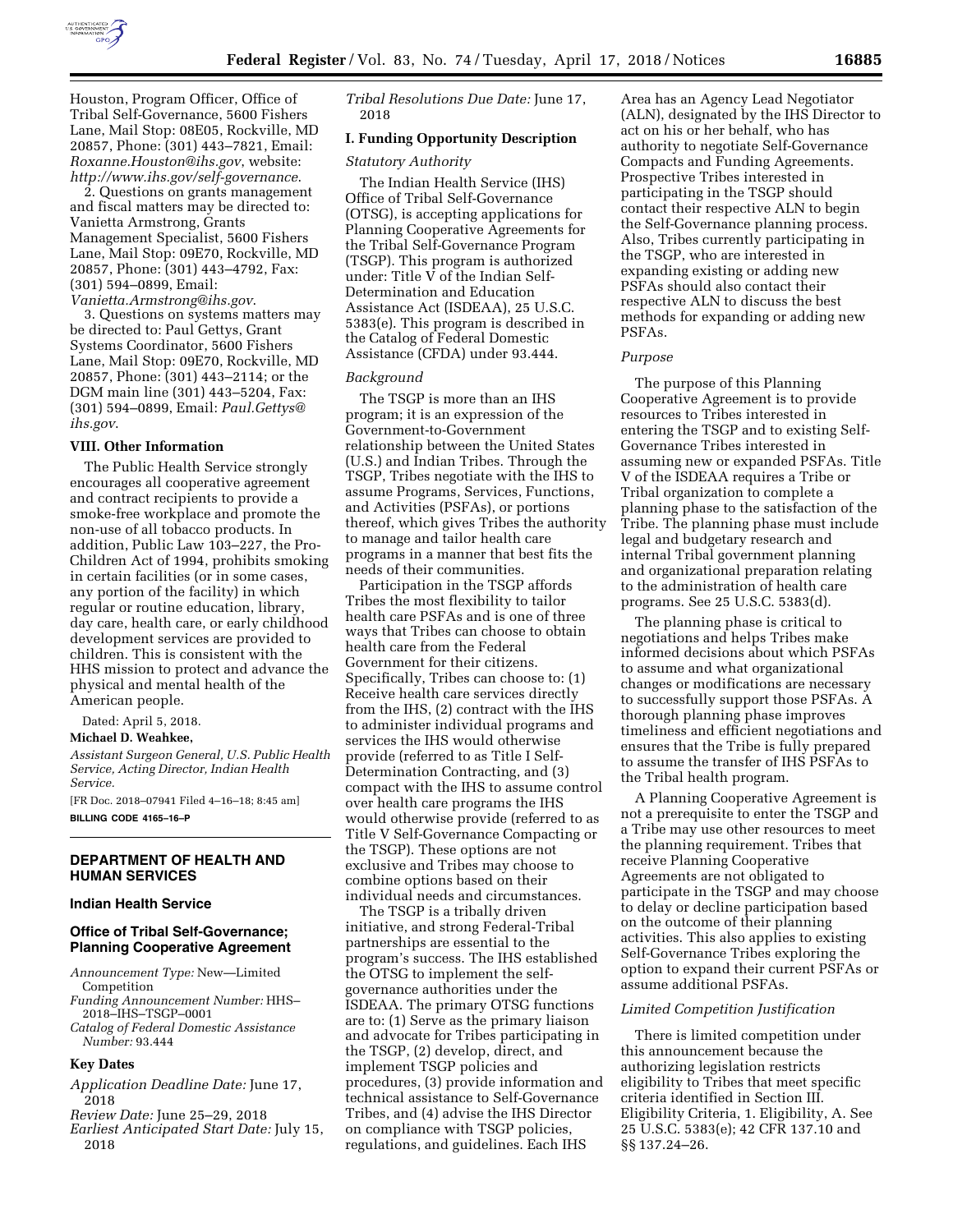# **II. Award Information**

# *Type of Award*

# Cooperative Agreement. *Estimated Funds Available*

The total amount of funding identified for the current fiscal year (FY) 2018 is approximately \$600,000. Individual award amounts are anticipated to be \$120,000. The amount of funding available for awards issued under this announcement are subject to the availability of appropriations and budgetary priorities of the Agency. The IHS is under no obligation to make awards that are selected for funding under this announcement.

# *Anticipated Number of Awards*

Approximately five awards will be issued under this program announcement.

# *Period of Performance*

The period of performance is for one year and will run consecutively from July 15, 2018, to July 14, 2019.

## *Cooperative Agreement*

Cooperative agreements awarded by the Department of Health and Human Services (HHS) are administered under the same policies as a grant. However, the IHS is required to have substantial programmatic involvement in the project during the entire award segment. Below is a detailed description of the level of involvement required for both IHS and the grantee. The IHS will be responsible for activities listed under section A and the grantee will be responsible for activities listed under section B as stated:

# *Substantial Involvement Description for Cooperative Agreement*

## A. IHS Programmatic Involvement

(1) Provide descriptions of PSFAs and associated funding at all organizational levels (service unit, area, and headquarters), including funding formulas and methodologies related to determining Tribal shares.

(2) Meet with Planning Cooperative Agreement recipients to provide program information and discuss methods currently used to manage and deliver health care.

(3) Identify and provide statutes, regulations, and policies that provide authority for administering IHS programs.

(4) Provide technical assistance on the IHS budget, Tribal shares, and other topics as needed.

B. Grantee Cooperative Agreement Award Activities

(1) Research and analyze the complex IHS budget to gain a thorough understanding of funding distribution at all organizational levels and to determine which PSFAs the Tribe may elect to assume or expand.

(2) Establish a process by which Tribes may approach the IHS to identify PSFAs and associated funding that may be incorporated into their current programs.

(3) Determine the Tribe's share of each Program, Service, Function and Activity and evaluate the current level of healthcare services being provided to make an informed decision on new or expanded program assumption(s).

# **III. Eligibility Information**

# *1. Eligibility*

To be eligible for the New Limited Competition Planning Cooperative Agreement under this announcement, an applicant must:

(A) Be an ''Indian Tribe'' as defined in 25 U.S.C. 5304(e); a ''Tribal Organization'' as defined in 25 U.S.C. 5304(l); or an ''Inter-Tribal Consortium: As defined at 42 CFR 137.10. However, Alaska Native Villages or Alaska Native Village Corporations are not eligible if they are located within the area served by an Alaska Native regional health entity. See Consolidated Appropriations Act, 2014, Public Law 113–76. By statute, the Native Village of Eyak, Eastern Aleutian Tribes, and the Council for Athabascan Tribal Governments have also been deemed Alaska Native regional health entities and therefore are eligible to apply. Those Alaska Tribes not represented by a Self-Governance Tribal consortium Funding Agreement within their area may still be considered to participate in the TSGP.

(B) Submit Tribal resolution(s) from the appropriate governing body of each Indian Tribe to be served by the ISDEAA Compact authorizing the submission of the Planning Cooperative Agreement. Tribal consortia applying for a Planning Cooperative Agreement shall submit Tribal Council resolutions from each Tribe in the consortium. Tribal resolutions can be attached to the electronic online application.

(C) Demonstrate for three fiscal years, financial stability and financial management capability. The Indian Tribe must provide evidence that, for the three fiscal years prior to requesting participation in the TSGP, the Indian Tribe has had no uncorrected significant and material audit exceptions in the required annual audit of the Indian

Tribe's Self-Determination Contracts or Self-Governance Funding Agreements with any Federal Agency. See 25 U.S.C. 5383; 42 CFR 137.15–23.

For Tribes or Tribal organizations (T/TO) that expended \$750,000 or more (\$500,000 for fiscal years ending after December 31, 2003) in Federal awards, the OTSG shall retrieve the audits directly from the Federal Audit Clearinghouse.

For T/TO that expended less than \$750,000 (\$500,000 for fiscal years ending after December 31, 2003) in Federal awards, the T/TO must provide evidence of the program review correspondence from IHS or Bureau of Indian Affairs officials. *See* 42 CFR 137.21–23.

*Meeting the eligibility criteria for a Planning Cooperative Agreement does not mean that a Tribe/Tribal Organization is eligible for participation in the IHS TSGP under Title V of the ISDEAA. See* 25 U.S.C. 5383; 42 CFR 137.15–23. For additional information on the eligibility for the IHS TSGP, please visit the ''Eligibility and Funding'' page on the OTSG website located at: *[http://www.ihs.gov/](http://www.ihs.gov/SelfGovernance)  [SelfGovernance.](http://www.ihs.gov/SelfGovernance)* 

**Note:** Please refer to Section IV.2 (Application and Submission Information/ Subsection 2, Content and Form of Application Submission) for additional proof of applicant status documents required, such as Tribal resolutions, proof of non-profit status, etc.

# *2. Cost Sharing or Matching*

The IHS does not require matching funds or cost sharing for grants or cooperative agreements.

#### *3. Other Requirements*

If application budgets exceed the highest dollar amount outlined under the ''Estimated Funds Available'' section within this funding announcement, the application will be considered ineligible and will not be reviewed for further consideration. If deemed ineligible, IHS will not return the application. The applicant will be notified by email by the Division of Grants Management (DGM) of this decision.

# Tribal Resolution(s)

Submit Tribal resolution(s) from the appropriate governing body of the Indian Tribe to be served by the ISDEAA Compact authorizing the submission of a Negotiation Cooperative Agreement application. Tribal consortia applying for a TSGP Negotiation Cooperative Agreement shall submit Tribal Council resolutions from each Tribe in the consortium. Tribal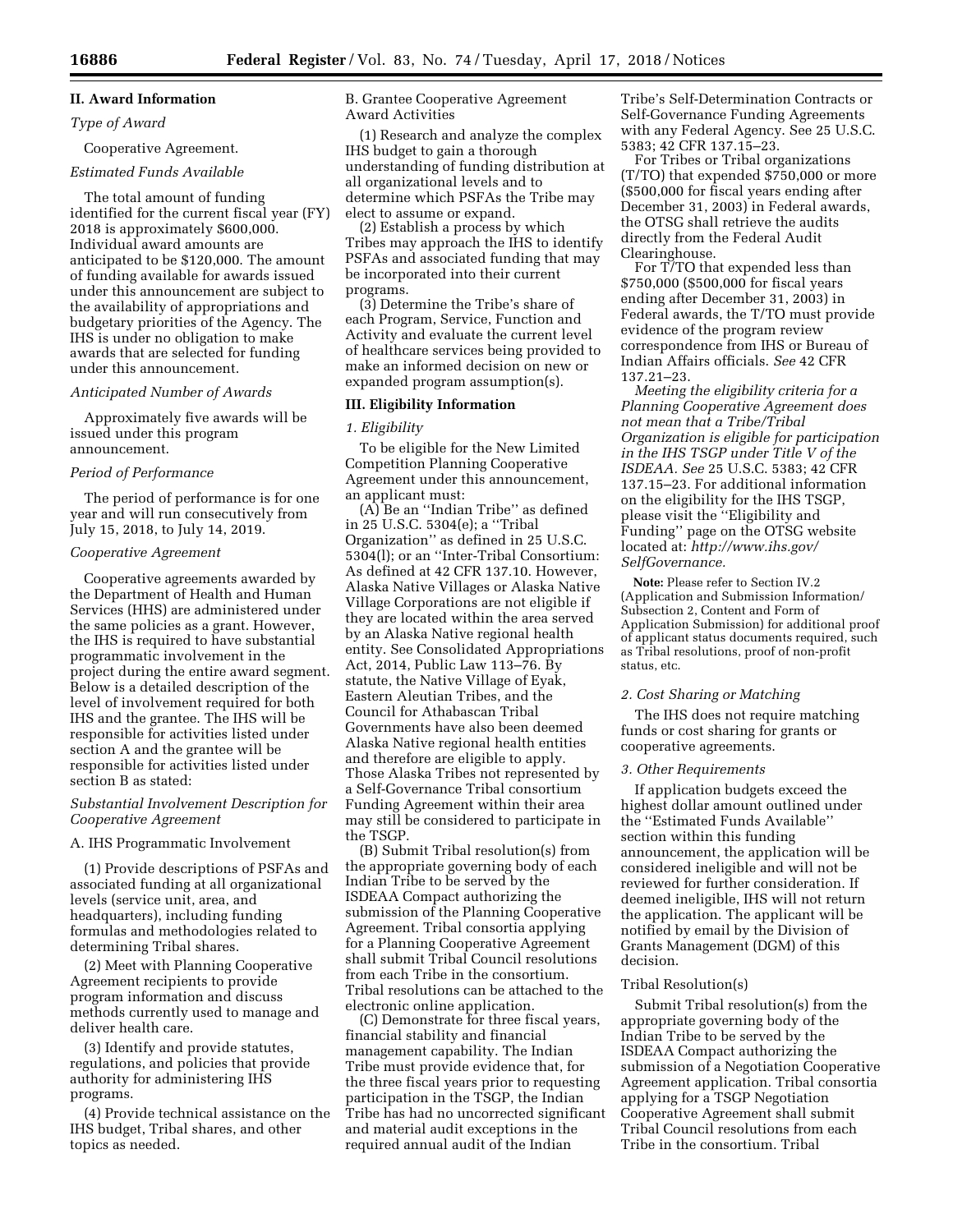resolutions can be attached to the electronic online application.

An official signed Tribal resolution must be received by the DGM prior to a Notice of Award (NoA) being issued to any applicant selected for funding. However, if an official signed Tribal resolution cannot be submitted with the electronic application submission prior to the official application deadline date, then a draft Tribal resolution is acceptable and must be submitted by the deadline in order for the application to be considered complete and eligible for review. The draft Tribal resolution is not in lieu of the required signed resolution, but is acceptable until a signed resolution is received. If an official signed Tribal resolution is not received by DGM when funding decisions are made, then a NoA will not be issued to that applicant and they will not receive any IHS funds until such time as they have submitted a signed resolution to the Grants Management Specialist listed in this funding announcement.

An applicant submitting Tribal resolution(s) after the initial application submission due date is required to ensure the information was received by the IHS by obtaining documentation confirming delivery (*i.e.,* FedEx tracking, postal return receipt, etc.).

## **IV. Application and Submission Information**

### *1. Obtaining Application Materials*

The application package and detailed instructions for this announcement can be found at: *<http://www.Grants.gov>* or *[http://www.ihs.gov/dgm/funding/.](http://www.ihs.gov/dgm/funding/)* 

Questions regarding the electronic application process may be directed to Mr. Paul Gettys at (301) 443–2114 or (301) 443–5204.

# *2. Content and Form Application Submission*

The applicant must include the project narrative as an attachment to the application package. Mandatory documents for all applicants include:

• Table of contents.

• Abstract (one page) summarizing the project.

• Application forms:

 $\circ$  SF–424, Application for Federal Assistance.

Æ SF–424A, Budget Information—

Non-Construction Programs. Æ SF–424B, Assurances—Non-

Construction Programs.

• Line Item Budget and Narrative (must be single-spaced and not exceed five pages).

• Project Narrative (must be singlespaced and not exceed ten pages).

 $\circ$  Background information on the organization.

ŏ Proposed scope of work, objectives, and activities that provide a description of what will be accomplished, including a one-page Timeframe Chart.

• Tribal Resolution(s).

• Letters of Support from

organization's Board of Directors.

- 501(c)(3) Certificate (if applicable). • Biographical sketches for all Key
- Personnel.

• Contractor/Consultant resumes or qualifications and scope of work.

• Disclosure of Lobbying Activities (SF–LLL).

• Certification Regarding Lobbying (GG-Lobbying Form).

• Copy of current Negotiated Indirect Cost rate (IDC) agreement (required in order to receive IDC).

• Organizational Chart (optional).

• Documentation of current Office of Management and Budget (OMB) Financial Audit.

Acceptable forms of documentation include:

 $\circ$  Email confirmation from Federal Audit Clearinghouse (FAC) that audits were submitted; or

 $\circ$  Face sheets from audit reports. These can be found on the FAC website: *[https://harvester.census.gov/facdissem/](https://harvester.census.gov/facdissem/Main.aspx) [Main.aspx.](https://harvester.census.gov/facdissem/Main.aspx)* 

Public Policy Requirements:

All Federal-wide public policies apply to IHS grants and cooperative agreements with exception of the Discrimination Policy.

Requirements for Project and Budget Narratives

*A. Project Narrative:* This narrative should be a separate Word document that is not to exceed ten pages and must be single-spaced, type written, have consecutively numbered pages, use black type not smaller than 12 characters per one inch, and be printed on one side only of standard size 81⁄2″ x 11″ paper.

Be sure to succinctly answer all questions listed under the evaluation criteria (refer to Section V.1, Evaluation criteria in this announcement) and place all responses and required information in the correct section (noted below), or they will not be considered or scored. These narratives will assist the Objective Review Committee (ORC) in becoming familiar with the applicant's activities and accomplishments prior to this possible cooperative agreement award. If the narrative exceeds the page limit, then only the first ten pages will be reviewed. The ten page limit for the narrative does not include the work plan, standard forms, Tribal resolutions,

table of contents, budget, budget justifications, narratives, and/or other appendix items.

There are three parts to the narrative: Part A—Program Information; Part B— Program Planning and Evaluation; and Part C—Program Report. See below for additional details about what must be included in the narrative.

The page limitations below are for each narrative and budget submitted.

Part A: Program Information (4 Page Limit)

## Section 1: Needs

Describe the Tribe's current health program activities, including: How long it has been operating, what programs or services are currently being provided, and if the applicant is currently administering any ISDEAA Title I Self-Determination Contracts or Title V Self-Governance Compacts. Identify the need for assistance and how the Planning Cooperative Agreement would benefit the health activities the Tribe is currently administering or looking to expand.

Part B: Program Planning and Evaluation (4 Page Limit)

Section 1: Program Plans

Project Objective(s), Work Plan and Approach

State in measureable terms the objectives and appropriate activities to achieve the following Planning Cooperative Agreement recipient award activities:

(A) Research and analyze the complex IHS budget to gain a thorough understanding of funding distribution at all organizational levels and determine which PSFAs the Tribe may elect to assume or expand.

(B) Establish a process to identify PSFAs and associated funding that may be incorporated into current programs.

(C) Determine the Tribe's share of each Program, Service, Function and Activity and evaluate the current level of health care services being provided to make an informed decision on new or expanded program assumption.

(D) Describe how the objectives are consistent with the purpose of the program, the needs of the people to be served, and how they will be achieved within the proposed time frame. Identify the expected results, benefits, and outcomes or products to be derived from each objective of the project.

Organizational Capabilities, Key Personnel, and Qualifications

Describe the organizational structure of the Tribe and its ability to manage the proposed project. Include resumes or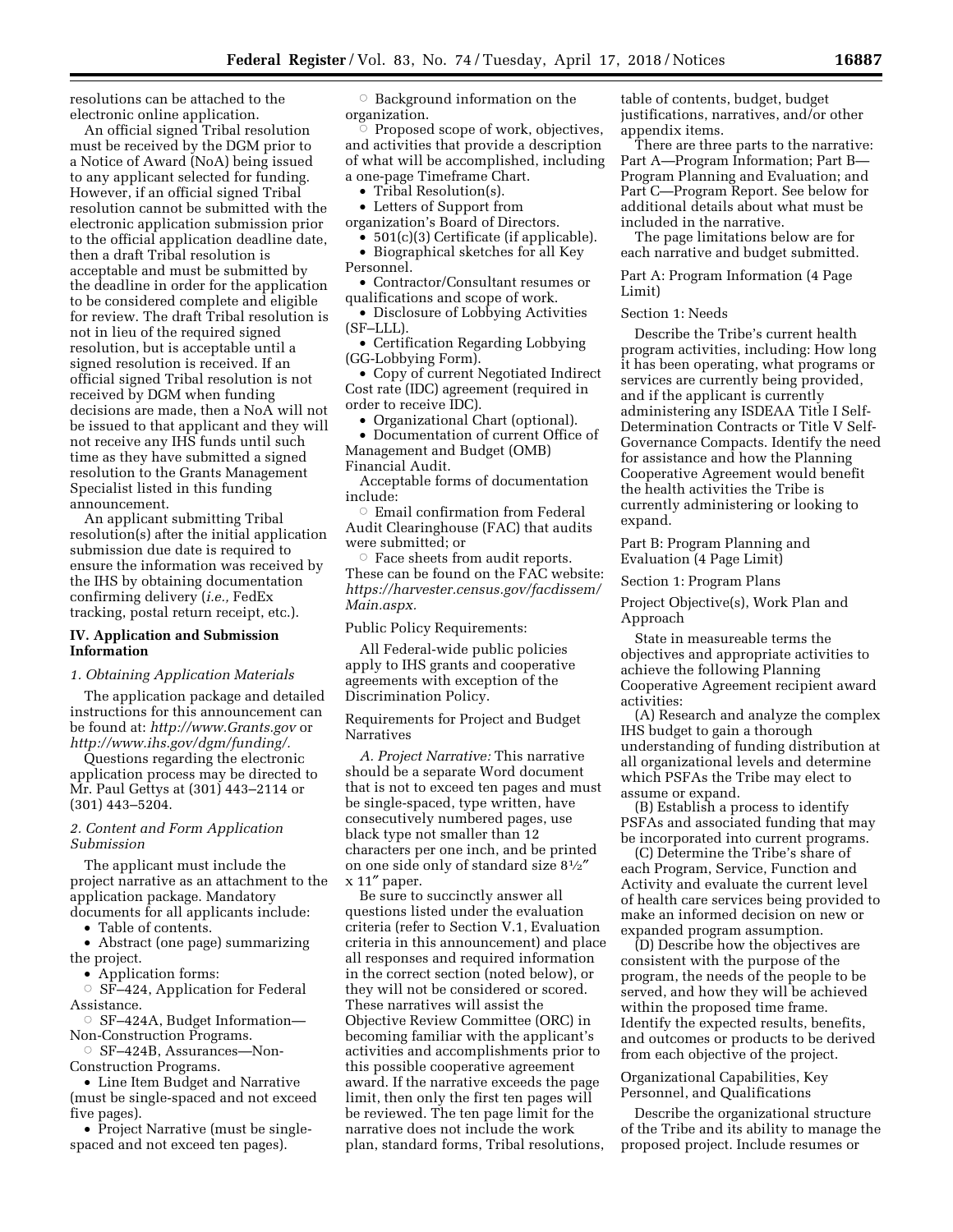position descriptions of key staff showing requisite experience and expertise. If applicable, include resumes and scope of work for consultants that demonstrate experience and expertise relevant to the project.

#### Section 2: Program Evaluation

Define the criteria to be used to evaluate planning activities. Describe fully and clearly the methodology that will be used to determine if the needs identified are being met and if the outcomes are being achieved. This section must address the following questions:

(A) Are the goals and objectives measurable and consistent with the purpose of the program and the needs of the people to be served?

(B) Are they achievable within the proposed time frame?

#### Part C: Program Report (2 Page Limit)

*Section 1:* Describe major accomplishments over the last 24 months associated with the goals of this announcement. Please identify and describe significant health related program activities and achievements associated with the delivery of quality health services. Provide a comparison of the actual accomplishments to the goals established for the period of performance, or if applicable, provide justification for the lack of progress. This section should highlight major program achievements over the last 24 months.

*Section 2:* Describe major activities over the last 24 months. Please provide an overview of significant program activities associated with the delivery of quality health services over the last 24 months. This section should address significant program activities and include those related to the accomplishments listed in the previous section.

# B. Budget Narrative (5 Page Limit)

This narrative must include a line item budget with a narrative justification for all expenditures identifying reasonable allowable, allocable costs necessary to accomplish the goals and objectives as outlined in the project narrative. Budget should match the scope of work described in the project narrative.

#### *3. Submission Dates and Times*

Applications must be submitted electronically through *Grants.gov* by 11:59 p.m. Eastern Daylight Time (EDT) on the Application Deadline Date listed in the Key Dates section on page one of this announcement. Any application received after the application deadline

will not be accepted for processing, nor will it be given further consideration for funding. *Grants.gov* will notify the applicant via email if the application is rejected.

If technical challenges arise and assistance is required with the electronic application process, contact *Grants.gov* Customer Support via email to *[support@grants.gov](mailto:support@grants.gov)* or at (800) 518– 4726. Customer Support is available to address questions 24 hours a day, 7 days a week (except on Federal holidays). If problems persist, contact Mr. Gettys (*[Paul.Gettys@ihs.gov](mailto:Paul.Gettys@ihs.gov)*), DGM Grant Systems Coordinator, by telephone at (301) 443–2114 or (301) 443–5204. Please be sure to contact Mr. Gettys at least ten days prior to the application deadline. Please do not contact the DGM until you have received a *Grants.gov*  tracking number. In the event you are not able to obtain a tracking number, call the DGM as soon as possible.

### *4. Intergovernmental Review*

Executive Order 12372 requiring intergovernmental review is not applicable to this program.

### *5. Funding Restrictions*

• Pre-award costs are not allowable. • The available funds are inclusive of direct and appropriate indirect costs.

• Tribes can apply and be awarded both a Planning Cooperative Agreement and a Negotiation Cooperative Agreement in the same cycle, so long as the project proposals are different for each application. Tribes cannot apply for both the Planning Cooperative Agreement and the Negotiation Cooperative Agreement within the same grant cycle with the same proposed project.

• Only one Planning grant/ cooperative agreement will be awarded per applicant per grant cycle under this announcement.

• IHS will not acknowledge receipt of applications.

#### *6. Electronic Submission Requirements*

All applications must be submitted electronically. Please use the *[http://](http://www.Grants.gov) [www.Grants.gov](http://www.Grants.gov)* website to submit an application electronically and select the ''Find Grant Opportunities'' link on the homepage. Follow the instructions for submitting an application under the Package tab. Electronic copies of the application may not be submitted as attachments to email messages addressed to IHS employees or offices.

#### Waiver Request

If the applicant needs to submit a paper application instead of submitting electronically through *Grants.gov*, a

waiver must be requested. Prior approval must be requested and obtained from Mr. Robert Tarwater, Director, DGM, (see Section IV.6 below for additional information). A written waiver request must be sent to *[GrantsPolicy@ihs.gov](mailto:GrantsPolicy@ihs.gov)* with a copy to *[Robert.Tarwater@ihs.gov.](mailto:Robert.Tarwater@ihs.gov)* The waiver must: (1) Be documented in writing (emails are acceptable), before submitting a paper application, and (2) include clear justification for the need to deviate from the required electronic grants submission process.

Once the waiver request has been approved, the applicant will receive a confirmation of approval email containing submission instructions and the mailing address to submit the application. A copy of the written approval must be submitted along with the hardcopy of the application that is mailed to DGM. Paper applications that are submitted without a copy of the signed waiver from the Director of the DGM will not be reviewed or considered for funding. The applicant will be notified via email of this decision by the Grants Management Officer of the DGM. Paper applications must be received by the DGM no later than 5:00 p.m., EDT, on the Application Deadline Date listed in the Key Dates section on page one of this announcement. Late applications will not be accepted for processing or considered for funding. Applicants that do not adhere to the timelines for System for Award Management (SAM) and/or *<http://www.Grants.gov>* registration or that fail to request timely assistance with technical issues will not be considered for a waiver to submit a paper application.

Please be aware of the following:

• Please search for the application package in *<http://www.Grants.gov>* by entering the CFDA number or the Funding Opportunity Number. Both numbers are located in the header of this announcement.

• If you experience technical challenges while submitting your application electronically, please contact *Grants.gov* support directly at: *[support@grants.gov](mailto:support@grants.gov)* or (800) 518–4726. Customer Support is available to address questions 24 hours a day, 7 days a week (except on Federal holidays).

• Upon contacting *Grants.gov*, obtain a tracking number as proof of contact. The tracking number is helpful if there are technical issues that cannot be resolved and a waiver from the agency must be obtained.

• Applicants are strongly encouraged not to wait until the deadline date to begin the application process through *Grants.gov* as the registration process for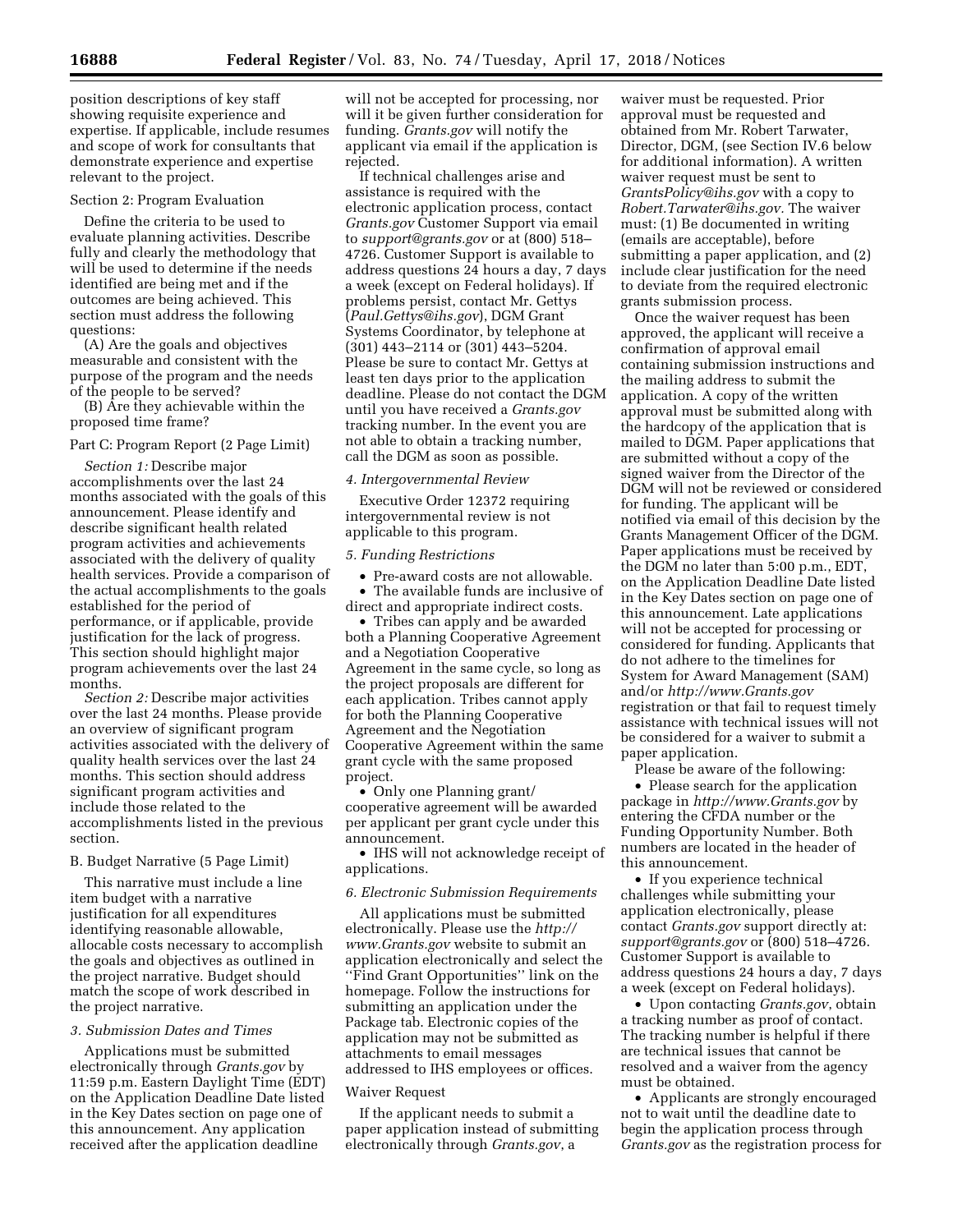SAM and *Grants.gov* could take up to fifteen working days.

• Please use the optional attachment feature in *Grants.gov* to attach additional documentation that may be requested by the DGM.

• All applicants must comply with any page limitation requirements described in this funding announcement.

• After electronically submitting the application, the applicant will receive an automatic acknowledgment from *Grants.gov* that contains a *Grants.gov*  tracking number. The DGM will download the application from *Grants.gov* and provide necessary copies to the appropriate agency officials. Neither the DGM nor the OTSG will notify the applicant that the application has been received.

• Email applications will not be accepted under this announcement.

# Dun and Bradstreet (D&B) Data Universal Numbering System (DUNS)

All IHS applicants and grantee organizations are required to obtain a DUNS number and maintain an active registration in the SAM database. The DUNS number is a unique 9-digit identification number provided by D&B which uniquely identifies each entity. The DUNS number is site specific; therefore, each distinct performance site may be assigned a DUNS number. Obtaining a DUNS number is easy, and there is no charge. To obtain a DUNS number, you may access it through *[http://fedgov.dnb.com/webform,](http://fedgov.dnb.com/webform)* or to expedite the process, call (866) 705– 5711.

All HHS recipients are required by the Federal Funding Accountability and Transparency Act of 2006, as amended (''Transparency Act''), to report information on sub-awards. Accordingly, all IHS grantees must notify potential first-tier sub-recipients that no entity may receive a first-tier sub-award unless the entity has provided its DUNS number to the prime grantee organization. This requirement ensures the use of a universal identifier to enhance the quality of information available to the public pursuant to the Transparency Act.

### System for Award Management (SAM)

Organizations that were not registered with Central Contractor Registration and have not registered with SAM will need to obtain a DUNS number first and then access the SAM online registration through the SAM home page at: *[https://](https://www.sam.gov)  [www.sam.gov](https://www.sam.gov)* (U.S. organizations will also need to provide an Employer Identification Number from the Internal Revenue Service that may take an

additional 2–5 weeks to become active). Completing and submitting the registration takes approximately one hour to complete and SAM registration will take  $3-\overline{5}$  business days to process. Registration with the SAM is free of charge. Applicants may register online at: *[https://www.sam.gov.](https://www.sam.gov)* 

Additional information on implementing the Transparency Act, including the specific requirements for DUNS and SAM, can be found on the IHS Grants Management, Grants Policy website: *[http://www.ihs.gov/dgm/](http://www.ihs.gov/dgm/policytopics/)  [policytopics/.](http://www.ihs.gov/dgm/policytopics/)* 

# **V. Application Review Information**

The instructions for preparing the application narrative also constitute the evaluation criteria for reviewing and scoring the application. Weights assigned to each section are noted in parentheses. The ten page narrative section should be written in a manner that is clear to outside reviewers unfamiliar with prior related activities of the applicant. It should be well organized, succinct, and contain all information necessary for reviewers to understand the project fully. Points will be assigned to each evaluation criteria adding up to a total of 100 points. A minimum score of 60 points is required for funding. Points are assigned as follows:

#### *1. Criteria*

A. Introduction and Need for Assistance (25 Points)

Describe the Tribe's current health program activities, including: How long it has been operating, what programs or services are currently being provided, and if the applicant is currently administering any ISDEAA Title I Self-Determination Contracts or Title V Self-Governance Compacts. Identify the need for assistance and how the Planning Cooperative Agreement would benefit the health activities the Tribe is currently administering and/or looking to expand.

B. Project Objective(s), Work Plan and Approach (25 Points)

State in measurable terms the objectives and appropriate activities to achieve the following Planning Cooperative Agreement recipient award activities:

(1) Research and analyze the complex IHS budget to gain a thorough understanding of funding distribution at all organizational levels and determine which PSFAs the Tribe may elect to assume or expand.

(2) Establish a process to identify PSFAs and associated funding that may be incorporated into current programs.

(3) Determine the Tribe's share of each Program, Service, Function and Activity and evaluate the current level of health care services being provided to make an informed decision on new or expanded program assumption.

(4) Describe how the objectives are consistent with the purpose of the program, the needs of the people to be served, and how they will be achieved within the proposed time frame. Identify the expected results, benefits, and outcomes or products to be derived from each objective of the project.

### C. Program Evaluation (25 Points)

Define the criteria to be used to evaluate planning activities. Clearly describe the methodologies and parameters that will be used to determine if the needs identified are being met and if the outcomes identified are being achieved. Are the goals and objectives measurable and consistent with the purpose of the program and meet the needs of the people to be served? Are they achievable within the proposed time frame? Describe how the assumption of PSFAs enhances sustainable health delivery. Ensure the measurement includes activities that will lead to sustainability.

D. Organizational Capabilities, Key Personnel and Qualifications (15 Points)

Describe the organizational structure of the Tribe and its ability to manage the proposed project. Include resumes or position descriptions of key staff showing requisite experience and expertise. If applicable, include resumes and scope of work for consultants that demonstrate experience and expertise relevant to the project.

E. Categorical Budget and Budget Justification (10 Points)

Submit a budget with a narrative describing the budget request and matching the scope of work described in the project narrative. Justify all expenditures identifying reasonable and allowable costs necessary to accomplish the goals and objectives as outlined in the project narrative.

Additional Documents Can Be Uploaded as Appendix Items in *Grants.gov* 

• Work plan, logic model and/or time line for proposed objectives.

- Position descriptions for key staff. • Resumes of key staff that reflect
- current duties.

• Consultant or contractor proposed scope of work and letter of commitment (if applicable).

- Current Indirect Cost Agreement.
- Organizational chart.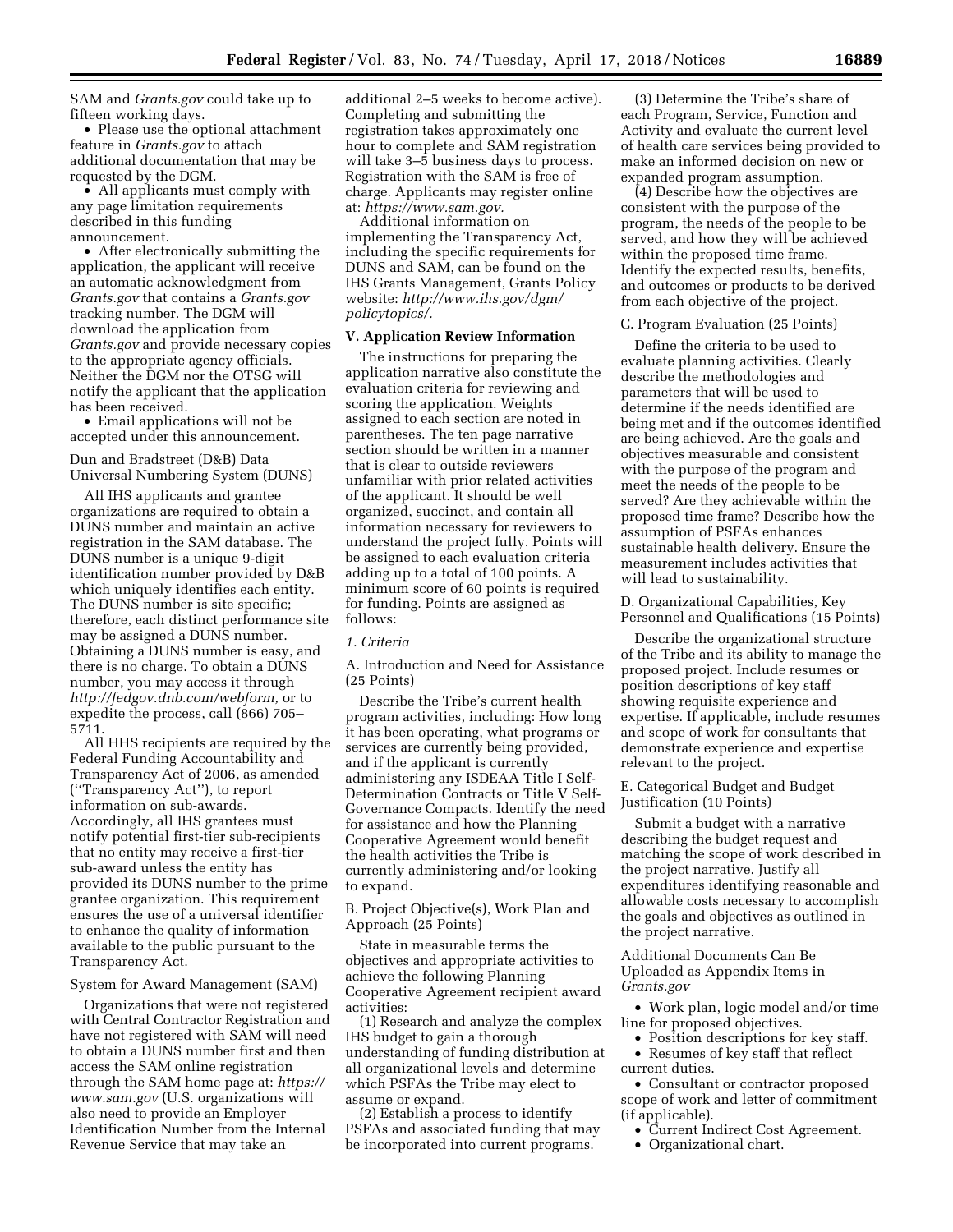• Map of area identifying project location(s).

• Additional documents to support narrative (*i.e.* data tables, key news articles, etc.).

## *2. Review and Selection*

Each application will be prescreened by the DGM staff for eligibility and completeness as outlined in the funding announcement. Applications that meet the eligibility criteria shall be reviewed for merit by the ORC based on evaluation criteria in this funding announcement. The ORC could be composed of both Tribal and Federal reviewers appointed by the IHS Program to review and make recommendations on these applications. The technical review process ensures selection of quality projects in a national competition for limited funding. Incomplete applications and applications that are non-responsive to the eligibility criteria will not be referred to the ORC. The applicant will be notified via email of this decision by the Grants Management Officer of the DGM. Applicants will be notified by DGM, via email, to outline minor missing components (*i.e.,* budget narratives, audit documentation, key contact form) needed for an otherwise complete application. All missing documents must be sent to DGM on or before the due date listed in the email of notification of missing documents required.

To obtain a minimum score for funding by the ORC, applicants must address all program requirements and provide all required documentation.

# **VI. Award Administration Information**

#### *1. Award Notices*

The NoA is a legally binding document signed by the Grants Management Officer and serves as the official notification of the grant award. The NoA will be initiated by the DGM in our grant system, GrantSolutions (*<https://www.grantsolutions.gov>*). Each entity that is approved for funding under this announcement will need to request or have a user account in GrantSolutions in order to retrieve their NoA. The NoA is the authorizing document for which funds are dispersed to the approved entities and reflects the amount of Federal funds awarded, the purpose of the grant, the terms and conditions of the award, the effective date of the award, and the budget/ period of performance.

### Disapproved Applicants

Applicants who received a score less than the recommended funding level for

approval, 60 and were deemed to be disapproved by the ORC, will receive an Executive Summary Statement from the OTSG within 30 days of the conclusion of the ORC outlining the strengths and weaknesses of their application. The summary statement will be sent to the Authorized Organizational Representative that is identified on the face page (SF–424) of the application. The OTSG will also provide additional contact information as needed to address questions and concerns as well as provide technical assistance if desired.

# Approved But Unfunded Applicants

Approved but unfunded applicants that met the minimum scoring range and were deemed by the ORC to be ''Approved,'' but were not funded due to lack of funding, will have their applications held by DGM for a period of one year. If additional funding becomes available during the course of FY 2018 the approved but unfunded application may be re-considered by the OTSG for possible funding. The applicant will also receive an Executive Summary Statement from the OTSG within 30 days of the conclusion of the ORC.

**Note:** Any correspondence other than the official NoA signed by an IHS grants management official announcing to the project director that an award has been made to their organization is not an authorization to implement their program on behalf of the IHS.

#### *2. Administrative Requirements*

Cooperative agreements are administered in accordance with the following regulations and policies:

A. The criteria as outlined in this program announcement.

B. Administrative Regulations for Grants:

• Uniform Administrative Requirements for HHS Awards, located at 45 CFR part 75, located on the U.S. Government Publishing Office website at: *[http://www.ecfr.gov/cgi-bin/text](http://www.ecfr.gov/cgi-bin/text-idx?node=pt45.1.75)[idx?node=pt45.1.75.](http://www.ecfr.gov/cgi-bin/text-idx?node=pt45.1.75)* 

C. Grants Policy:

• HHS Grants Policy Statement, Revised 01/07 located at: *[http://](http://www.hhs.gov/sites/default/files/grants/grants/policies-regulations/hhsgps107.pdf) [www.hhs.gov/sites/default/files/grants/](http://www.hhs.gov/sites/default/files/grants/grants/policies-regulations/hhsgps107.pdf) [grants/policies-regulations/](http://www.hhs.gov/sites/default/files/grants/grants/policies-regulations/hhsgps107.pdf)  [hhsgps107.pdf.](http://www.hhs.gov/sites/default/files/grants/grants/policies-regulations/hhsgps107.pdf)* 

D. Cost Principles:

• Uniform Administrative Requirements for HHS Awards, ''Cost Principles,'' located at 45 CFR part 75, subpart E.

E. Audit Requirements:

• Uniform Administrative Requirements for HHS Awards, ''Audit

Requirements,'' located at 45 CFR part 75, subpart F.

### *3. Indirect Costs*

This section applies to all grant recipients that request reimbursement of indirect costs (IDC) in their grant application. In accordance with HHS Grants Policy Statement, Part II–27, IHS requires applicants to obtain a current IDC rate agreement prior to award. The rate agreement must be prepared in accordance with the applicable cost principles and guidance as provided by the cognizant agency or office. A current rate covers the applicable grant activities under the current award's budget period. If the current rate is not on file with the DGM at the time of award, the IDC portion of the budget will be restricted. The restrictions remain in place until the current rate is provided to the DGM.

Generally, IDC rates for IHS grantees are negotiated with the Division of Cost Allocation (DCA) *<https://rates.psc.gov/>*  and the Department of Interior (Interior Business Center) *[https://www.doi.gov/](https://www.doi.gov/ibc/services/finance/indirect-Cost-Services/indian-tribes) [ibc/services/finance/indirect-Cost-](https://www.doi.gov/ibc/services/finance/indirect-Cost-Services/indian-tribes)[Services/indian-tribes.](https://www.doi.gov/ibc/services/finance/indirect-Cost-Services/indian-tribes)* For questions regarding the indirect cost policy, please call the Grants Management Specialist listed under ''Agency Contacts'' or the main DGM office at (301) 443–5204.

## *4. Reporting Requirements*

The grantee must submit required reports consistent with the applicable deadlines. Failure to submit required reports within the time allowed may result in suspension or termination of an active grant, withholding of additional awards for the project, or other enforcement actions such as withholding of payments or converting to the reimbursement method of payment. Continued failure to submit required reports may result in one or both of the following: (1) The imposition of special award provisions, and (2) the non-funding or non-award of other eligible projects or activities. This requirement applies whether the delinquency is attributable to the failure of the grantee organization or the individual responsible for preparation of the reports. Per DGM policy, all reports are required to be submitted electronically by attaching them as a ''Grant Note'' in GrantSolutions. Personnel responsible for submitting reports will be required to obtain a login and password for GrantSolutions. Please see the Agency Contacts list in section VII for the systems contact information.

The reporting requirements for this program are noted below.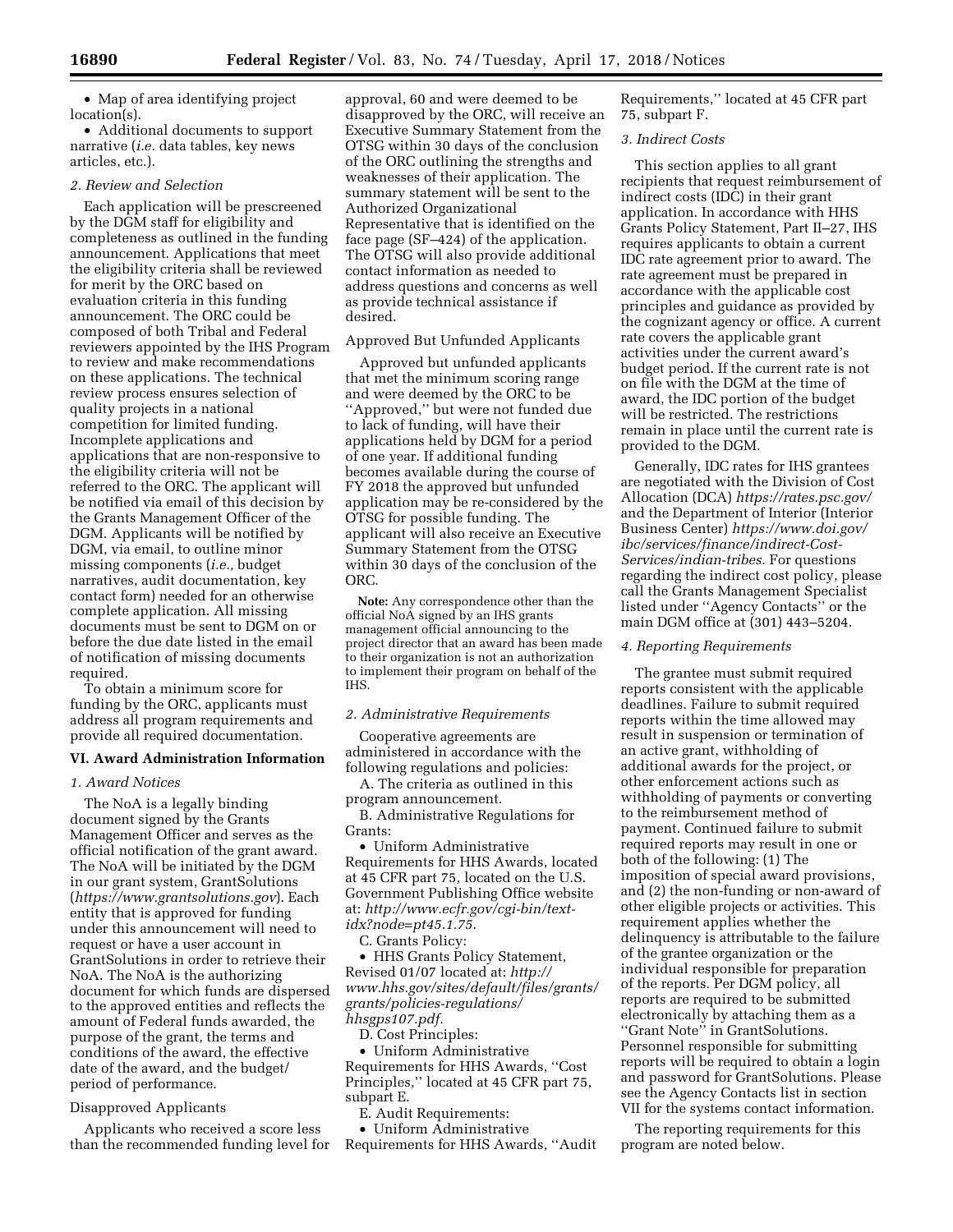# A. Progress Reports

Program progress reports are required semi-annually. These reports must include a brief comparison of actual accomplishments to the goals established for the six month period, a summary of progress to date or, if applicable, provide sound justification for the lack of progress, and other pertinent information as required by the program office. A final report must be submitted within 90 days of expiration of the budget or period of performance.

B. Financial Reports

Federal Financial Report (FFR or SF– 425), Cash Transaction Reports are due 30 days after the close of every calendar quarter to the Payment Management Services, HHS at: *[https://pms.psc.gov.](https://pms.psc.gov)* It is recommended that the applicant also send a copy of the FFR (SF–425) report to the Grants Management Specialist. Failure to submit timely reports may cause a disruption in timely payments to the organization.

Grantees are responsible and accountable for accurate information being reported on all required reports: The Progress Reports and Federal Financial Report.

C. Federal Sub-Award Reporting System (FSRS)

This award may be subject to the Transparency Act sub-award and executive compensation reporting requirements of 2 CFR part 170.

The Transparency Act requires the OMB to establish a single searchable database, accessible to the public, with information on financial assistance awards made by Federal agencies. The Transparency Act also includes a requirement for recipients of Federal grants to report information about firsttier sub-awards and executive compensation under Federal assistance awards.

IHS has implemented a Term of Award into all IHS Standard Terms and Conditions, NoAs and funding announcements regarding the FSRS reporting requirement. This IHS Term of Award is applicable to all IHS grant and cooperative agreements issued on or after October 1, 2010, with a \$25,000 sub-award obligation dollar threshold met for any specific reporting period. Additionally, all new (discretionary) IHS awards (where the period of performance is made up of more than one budget period) and where: (1) The period of performance start date was October 1, 2010, or after, and (2) the primary awardee will have a \$25,000 sub-award obligation dollar threshold during any specific reporting period

will be required to address the FSRS reporting.

For the full IHS award term implementing this requirement and additional award applicability information, visit the DGM Grants Policy website at: *[http://www.ihs.gov/](http://www.ihs.gov/dgm/policytopics/)  [dgm/policytopics/.](http://www.ihs.gov/dgm/policytopics/)* 

D. Compliance With Executive Order 13166 Implementation of Services Accessibility Provisions for All Grant Application Packages and Funding Opportunity Announcements

Recipients of Federal financial assistance (FFA) from HHS must administer their programs in compliance with Federal civil rights law. This means that recipients of HHS funds must ensure equal access to their programs without regard to a person's race, color, national origin, disability, age and, in some circumstances, sex and religion. This includes ensuring your programs are accessible to persons with limited English proficiency. HHS provides guidance to recipients of FFA on meeting their legal obligation to take reasonable steps to provide meaningful access to their programs by persons with limited English proficiency. Please see *[http://www.hhs.gov/civil-rights/for](http://www.hhs.gov/civil-rights/for-individuals/special-topics/limited-english-proficiency/guidance-federal-financial-assistance-recipients-title-VI/)[individuals/special-topics/limited](http://www.hhs.gov/civil-rights/for-individuals/special-topics/limited-english-proficiency/guidance-federal-financial-assistance-recipients-title-VI/)[english-proficiency/guidance-federal](http://www.hhs.gov/civil-rights/for-individuals/special-topics/limited-english-proficiency/guidance-federal-financial-assistance-recipients-title-VI/)[financial-assistance-recipients-title-VI/.](http://www.hhs.gov/civil-rights/for-individuals/special-topics/limited-english-proficiency/guidance-federal-financial-assistance-recipients-title-VI/)* 

The HHS Office for Civil Rights (OCR) also provides guidance on complying with civil rights laws enforced by HHS. Please see *[http://www.hhs.gov/civil](http://www.hhs.gov/civil-rights/for-individuals/section-1557/index.html)[rights/for-individuals/section-1557/](http://www.hhs.gov/civil-rights/for-individuals/section-1557/index.html)  [index.html;](http://www.hhs.gov/civil-rights/for-individuals/section-1557/index.html)* and *[http://www.hhs.gov/](http://www.hhs.gov/civil-rights/index.html)  [civil-rights/index.html.](http://www.hhs.gov/civil-rights/index.html)* Recipients of FFA also have specific legal obligations for serving qualified individuals with disabilities. Please see *[http://](http://www.hhs.gov/civil-rights/for-individuals/disability/index.html) [www.hhs.gov/civil-rights/for](http://www.hhs.gov/civil-rights/for-individuals/disability/index.html)[individuals/disability/index.html.](http://www.hhs.gov/civil-rights/for-individuals/disability/index.html)*  Please contact the HHS OCR for more information about obligations and prohibitions under Federal civil rights laws at: *[https://www.hhs.gov/ocr/about](https://www.hhs.gov/ocr/about-us/contact-us/index.html)[us/contact-us/index.html](https://www.hhs.gov/ocr/about-us/contact-us/index.html)* or call (800) 368–1019 or TDD (800) 537–7697. Also note it is an HHS Departmental goal to ensure access to quality, culturally competent care, including long-term services and supports, for vulnerable populations. For further guidance on providing culturally and linguistically appropriate services, recipients should review the National Standards for Culturally and Linguistically Appropriate Services in Health and Health Care at: *[https://](https://minorityhealth.hhs.gov/omh/browse.aspx?lvl=2&lvlid=53) [minorityhealth.hhs.gov/omh/](https://minorityhealth.hhs.gov/omh/browse.aspx?lvl=2&lvlid=53) [browse.aspx?lvl=2&lvlid=53.](https://minorityhealth.hhs.gov/omh/browse.aspx?lvl=2&lvlid=53)* 

Pursuant to 45 CFR 80.3(d), an individual shall not be deemed subjected to discrimination by reason of his/her exclusion from benefits limited by Federal law to individuals eligible for benefits and services from the IHS.

Recipients will be required to sign the HHS–690 Assurance of Compliance form which can be obtained from the following website: *[http://www.hhs.gov/](http://www.hhs.gov/sites/default/files/forms/hhs-690.pdf) [sites/default/files/forms/hhs-690.pdf,](http://www.hhs.gov/sites/default/files/forms/hhs-690.pdf)*  and send it directly to the: U.S. Department of Health and Human Services, Office of Civil Rights, 200 Independence Avenue SW, Washington, DC 20201.

E. Federal Awardee Performance and Integrity Information System (FAPIIS)

The IHS is required to review and consider any information about the applicant that is in the Federal Awardee Performance and Integrity Information System (FAPIIS) before making any award in excess of the simplified acquisition threshold (currently \$150,000) over the period of performance. An applicant may review and comment on any information about itself that a Federal awarding agency previously entered. IHS will consider any comments by the applicant, in addition to other information in FAPIIS in making a judgment about the applicant's integrity, business ethics, and record of performance under Federal awards when completing the review of risk posed by applicants as described in 45 CFR 75.205.

As required by 45 CFR part 75 Appendix XII of the Uniform Guidance, non-Federal entities (NFEs) are required to disclose in FAPIIS any information about criminal, civil, and administrative proceedings, and/or affirm that there is no new information to provide. This applies to NFEs that receive Federal awards (currently active grants, cooperative agreements, and procurement contracts) greater than \$10,000,000 for any period of time during the period of performance of an award/project.

#### Mandatory Disclosure Requirements

As required by 2 CFR part 200 of the Uniform Guidance, and the HHS implementing regulations at 45 CFR part 75, effective January 1, 2016, the IHS must require a non-Federal entity or an applicant for a Federal award to disclose, in a timely manner, in writing to the IHS or pass-through entity all violations of Federal criminal law involving fraud, bribery, or gratuity violations potentially affecting the Federal award.

*Submission is required for all applicants and recipients, in writing, to the IHS and to the HHS Office of Inspector General all information related to violations of Federal criminal*